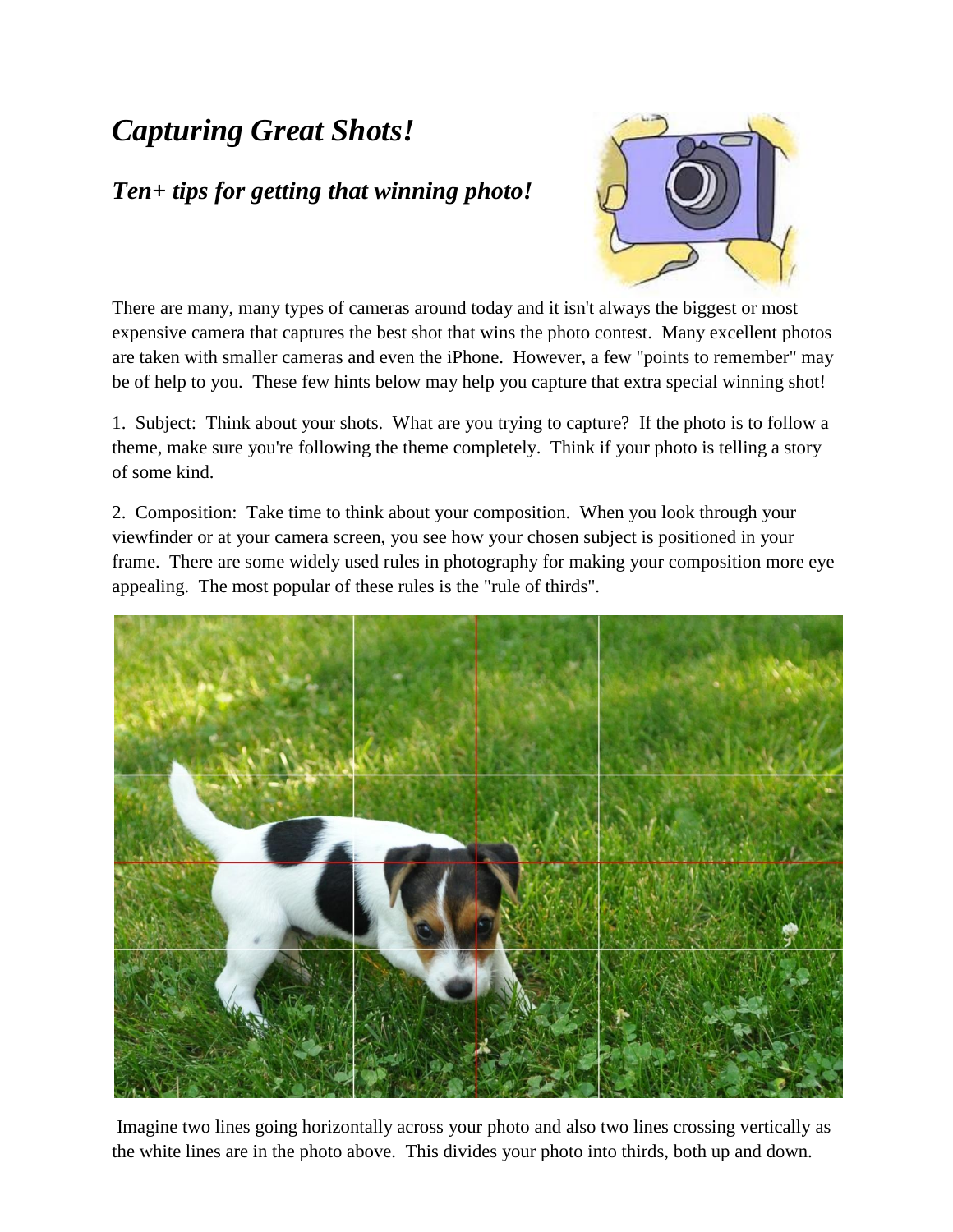Now positioning your main subject, or any of the main elements of your photo, on any of these lines, or on any of the intersections of the lines, gives you a more pleasing composition. Much more eye pleasing than having your main subject dead center in the frame. The two red lines in the above photo show the center of the photo both horizontally and vertically. Notice the puppy above is mostly below the center horizontal red line and mostly to the left of the center vertical red line. If you have a horizon in your photo, always try to place it a little above or below the actual center. One more note to remember when talking about a horizon .... if you have a horizon of trees or a body of water, make sure it is straight across. Just think, there is never a body of water such as a lake or ocean that is higher on one end.

3. Background: The one thing that ruins many a good photo is a poor background! Always notice what else is in your shot as well as your chosen subject. Is there a branch coming across the corner? What's behind your subject? You don't want a tree "growing" out of the back of your subject's head. Is there something unsightly in your photo that takes away from your subject? Is the background too busy and your subject doesn't stand out? Taking just a couple of steps one way or another can quickly remove an unsightly object from your photo.

4. Fill Frame: Fill the frame with your subject unless the background compliments it. Don't be afraid to get close or to get your subject from a different angle. Maybe crouch down and shoot up at your subject rather than just at eye level. If you do end up having too much background, you can always crop the photo later.

5. Lighting: Lighting is very important for a good photo. Notice where the light is coming from. Your best shots are with the sun or light behind you - not behind the subject. When you shoot into the light, your subject will be dark and the background may be blown out. Outdoor natural lighting is the best to get good photos. Professional photographers say the best time for photos is early in the day or in the late afternoon. Not mid-day when the sun is directly overhead. Notice shadows. Some shadows can compliment your photo, but shadows across your subject may not be appealing and may make your subject look too dark. Sometimes using a flash even on a sunny day will prevent too much shadowing. Notice the sample photo above has some shadows on the grass in the background. However, these shadows add a little interest to the photo and do not take away from the subject.

6. Focus: Get a sharp photo! Most likely the camera you're using has automatic focus. But you have to give the camera time to focus, so follow your camera's directions. The majority of cameras focus by holding the shutter button just half way down for a second, then pushing the button completely. Sometimes you get an out of focus photo, but it's not the fault of the camera. It's because the photographer wasn't too steady. Make sure you're standing comfortably on both feet and holding your camera steady in both hands. Bringing your elbows close into your body will help you steady the camera. Or, if a wall or fence is close by, you can steady your camera on that. Notice in the sample photo above that the grass in the background is a little blurry, while the grasses in the foreground around the puppy are very much in focus. This makes the puppy stand out and definitely be the center of attention in this photo.